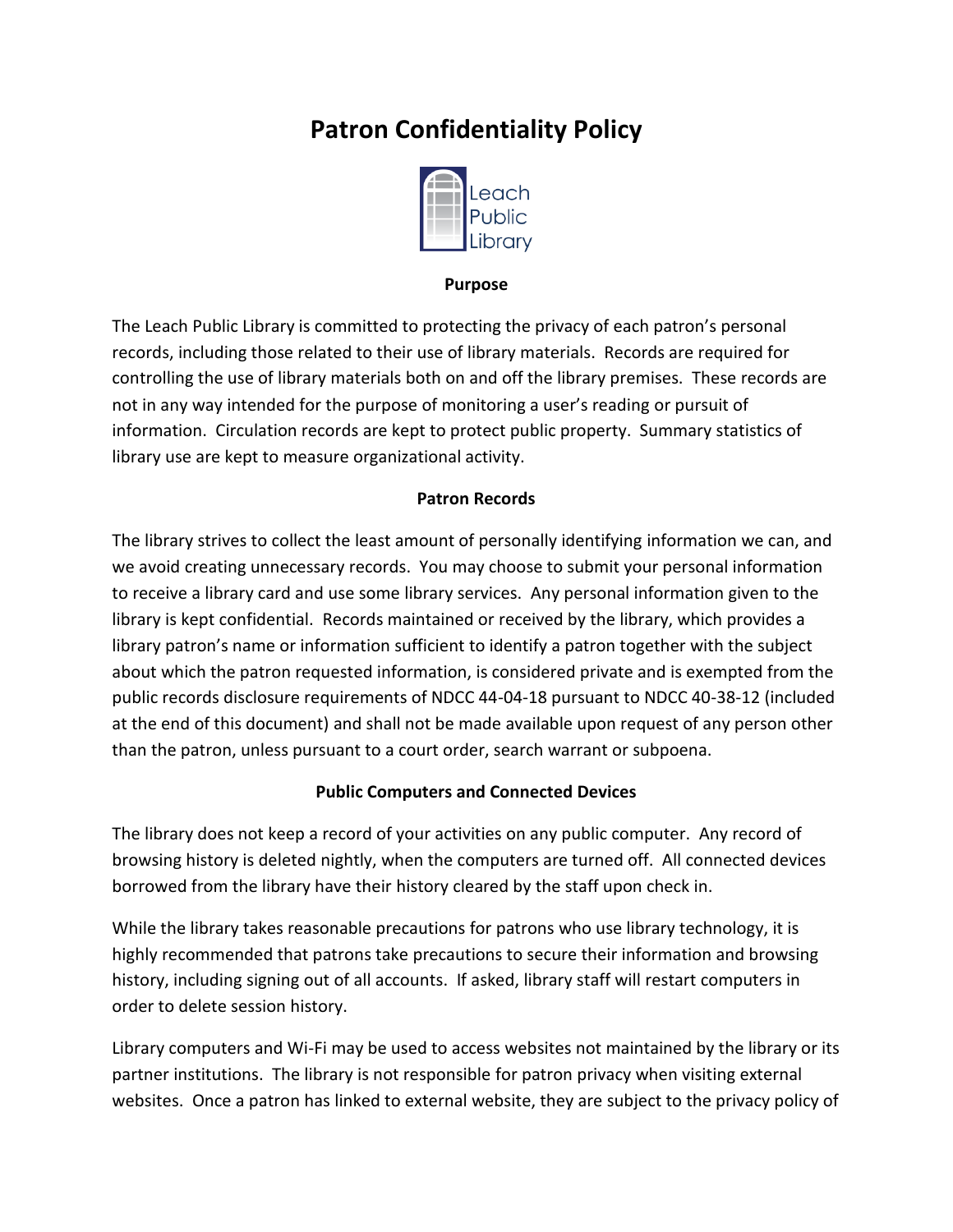the website they are visiting. Parents and caregivers are responsible for the sites their children visit and the information that they share on those sites.

#### **Third-Party Vendors**

The Leach Public Library uses third-party vendors to provide some online and digital services, including databases and eBooks. These vendors have their own privacy policies and terms of service, and are not subject to the library's policy. Vendors may collect user information through analytics, cookies, or site registration forms. When leaving the library's website to use or interact with any of these third-party vendors, patrons must be aware that they are no longer protected by the library's privacy policy, and are instead governed by the policies of the individual vendor sites.

### **Access to Records**

All library patron records are confidential. Library records may only be disclosed to:

- Library staff performing their job duties
- Cardholders with either their valid library card or photo ID
- Parents or legal guardians of a minor as long as the child or their valid library card is present
- Representatives of local, state, or federal government or law enforcement under court order or subpoena

Any person in possession of a valid, physical library card, or library card number, is assumed to be the account holder or have permission of the account holder to access the account.

# **Legal Requests**

The library makes records available to designated representatives of local, state, and federal government and law enforcement when it is pursuant to a court order, warrant, or subpoena. Only the library director or their authorized representative may release requested records. A complete record of the information released, a signed receipt form and copy of the court order, search warrant or subpoena will be retained in a file designated by the library director.

Any library staff member presented with subpoena or other legal request will direct the requestor to the library director or designee, who is to contact the Wahpeton city attorney to verify validity and advise the library of what action to take. The library staff may not interfere in any search.

# **NDCC 40-38-12. Library records - Open records exception.**

Any record maintained or received by a library receiving public funds, which provides a library